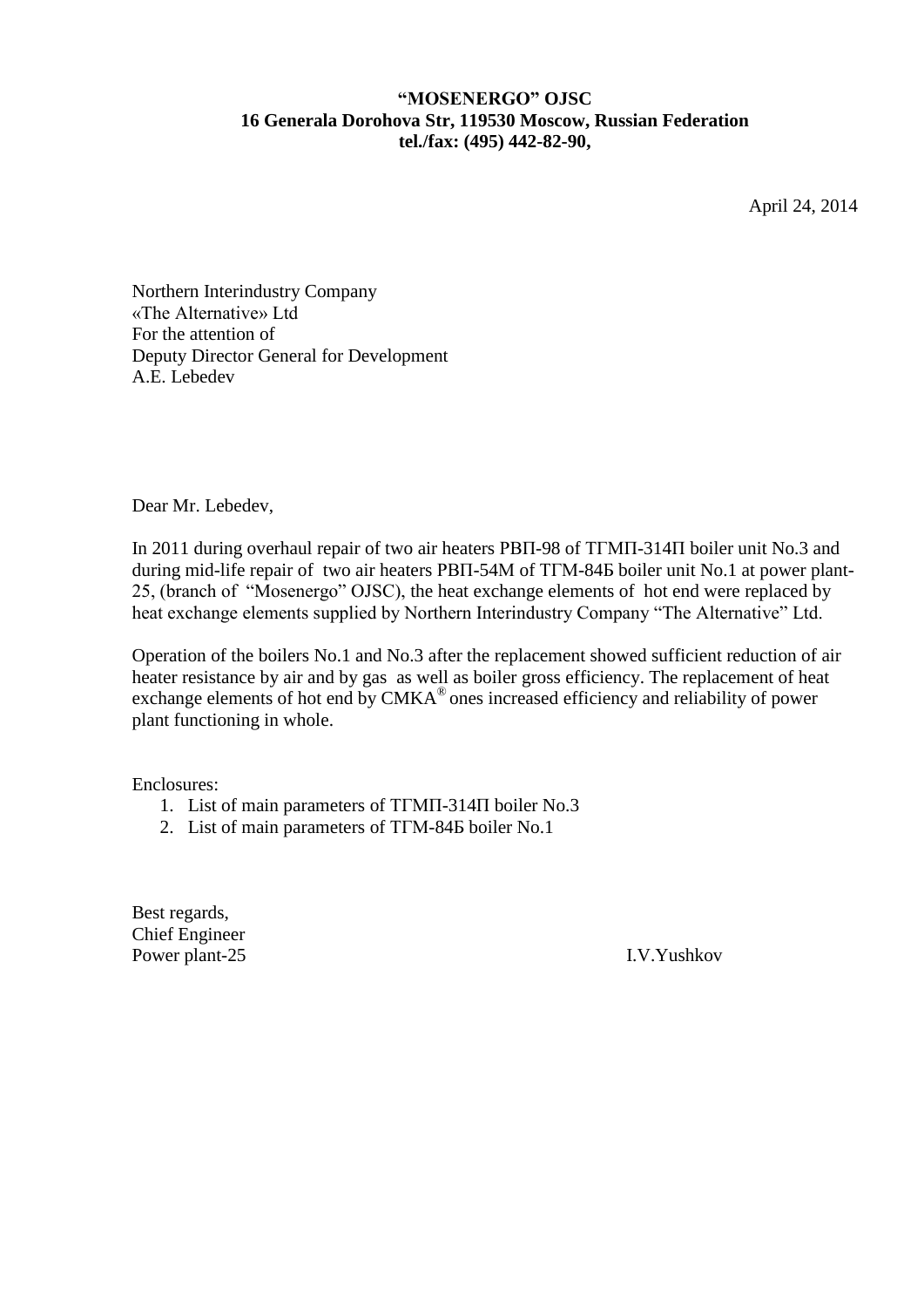| No.              | Parameter                                      | Dimension       | Until repair   | After repair with<br>the installation of<br>$CMKA^{\circledR}$ heat<br>exchange<br>elements into<br><b>RAH</b> |
|------------------|------------------------------------------------|-----------------|----------------|----------------------------------------------------------------------------------------------------------------|
| 1.               | Type of RAH                                    |                 | <b>PBII-98</b> | <b>PBII-98</b>                                                                                                 |
| 2.               | Steam capacity                                 | tons/hour       | 810            | 800                                                                                                            |
| $\overline{3}$ . | Type of fuel                                   | gas/ mazut      | gas            | gas                                                                                                            |
|                  | Fuel consumption                               | $m^3/h$         | 76 000         | 73 500                                                                                                         |
|                  | Calorie content of fuel                        | $kcal/m^3$      | 8009           | 8056                                                                                                           |
| $\overline{4}$ . | Air leakage into furnace                       | $\%$            | 3.0            | 3.0                                                                                                            |
|                  | Coefficient of excess air at                   |                 | 1.11           | 1.13                                                                                                           |
|                  | furnace outlet                                 |                 |                |                                                                                                                |
|                  | Coefficient of excess air before<br><b>RAH</b> |                 | 1.25           | 1.28                                                                                                           |
|                  | Coefficient of excess air after<br><b>RAH</b>  |                 | 1.45           | 1.46                                                                                                           |
| 5.               | Gas temperature at RAH inlet                   | $\rm ^{\circ}C$ | 340            | 335                                                                                                            |
|                  | Air temperature at RAH inlet                   | $\overline{C}$  | 50             | 50                                                                                                             |
|                  | Air temperature (hot)                          | $\rm ^{\circ}C$ | 314            | 310                                                                                                            |
| 6.               | RAH resistance by gas                          | mm of water     | 105            | 70                                                                                                             |
|                  |                                                | column          |                |                                                                                                                |
|                  | RAH resistance by air                          | mm of water     | 70             | 40                                                                                                             |
|                  |                                                | column          |                |                                                                                                                |
| 7.               | Temperature of flue gases                      | $\rm ^{\circ}C$ | 150            | 145                                                                                                            |
|                  | Heat loss with flue gases                      | $\%$            | 7.7            | 7.45                                                                                                           |
|                  | Boiler gross efficiency                        | $\%$            | 92.05          | 92.3                                                                                                           |

## **List of main parameters of boiler functioning (ТГМП-314П boiler No.3)**

Deputy Chief Engineer V.U.Petrov